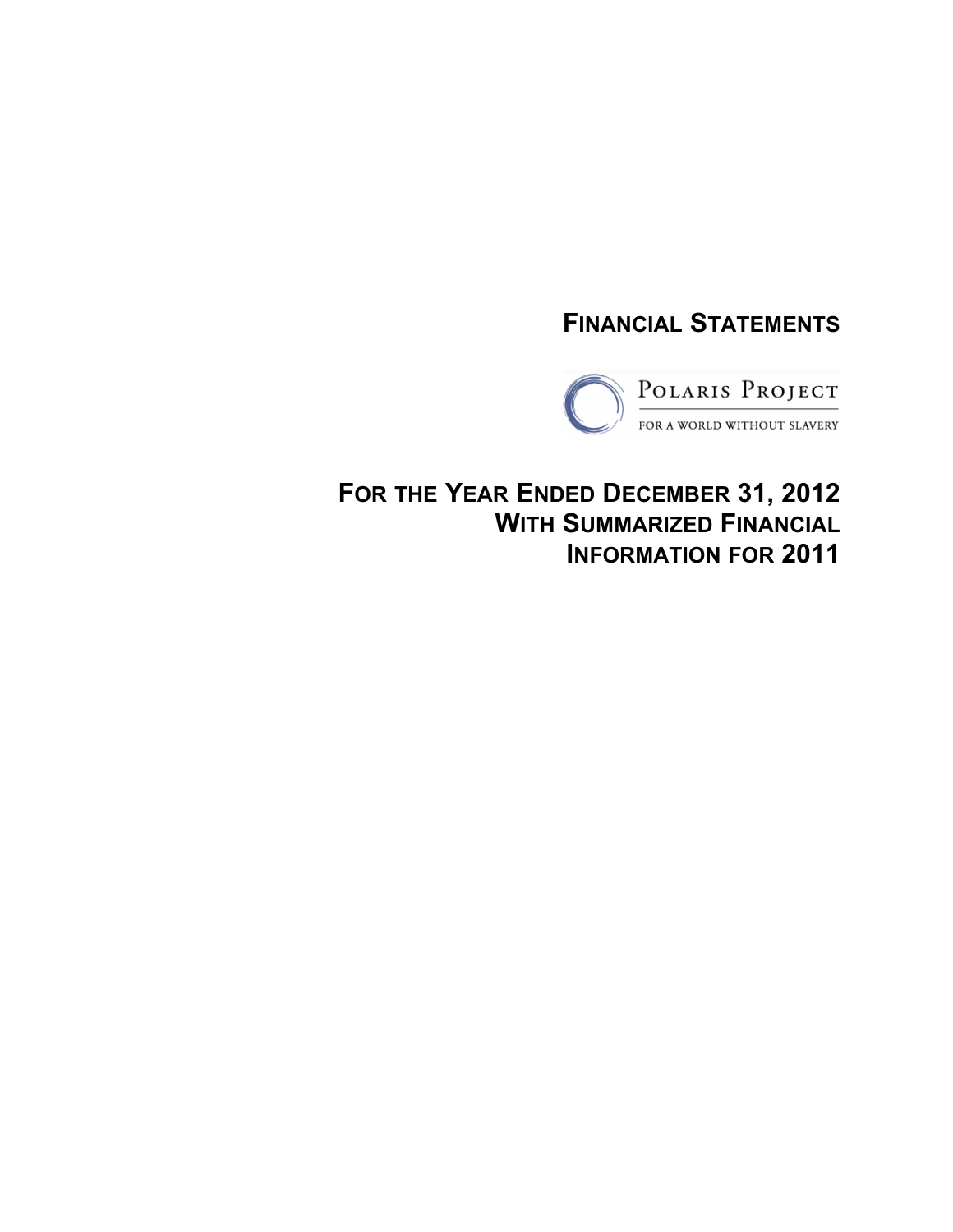# **CONTENTS**

|             |                                                                                                                                           | <b>PAGE NO.</b> |
|-------------|-------------------------------------------------------------------------------------------------------------------------------------------|-----------------|
|             | INDEPENDENT AUDITOR'S REPORT                                                                                                              | $2 - 3$         |
| EXHIBIT A - | Statement of Financial Position, as of December 31, 2012, with<br>Summarized Financial Information for 2011                               | 4               |
| EXHIBIT B - | Statement of Activities and Change in Net Assets, for the Year Ended<br>December 31, 2012, with Summarized Financial Information for 2011 | 5               |
| EXHIBIT C - | Statement of Functional Expenses, for the Year Ended December 31,<br>2012, with Summarized Financial Information for 2011                 | 6               |
| EXHIBIT D - | Statement of Cash Flows, for the Year Ended December 31, 2012,<br>with Summarized Financial Information for 2011                          | 7               |
|             | NOTES TO FINANCIAL STATEMENTS                                                                                                             | $8 - 12$        |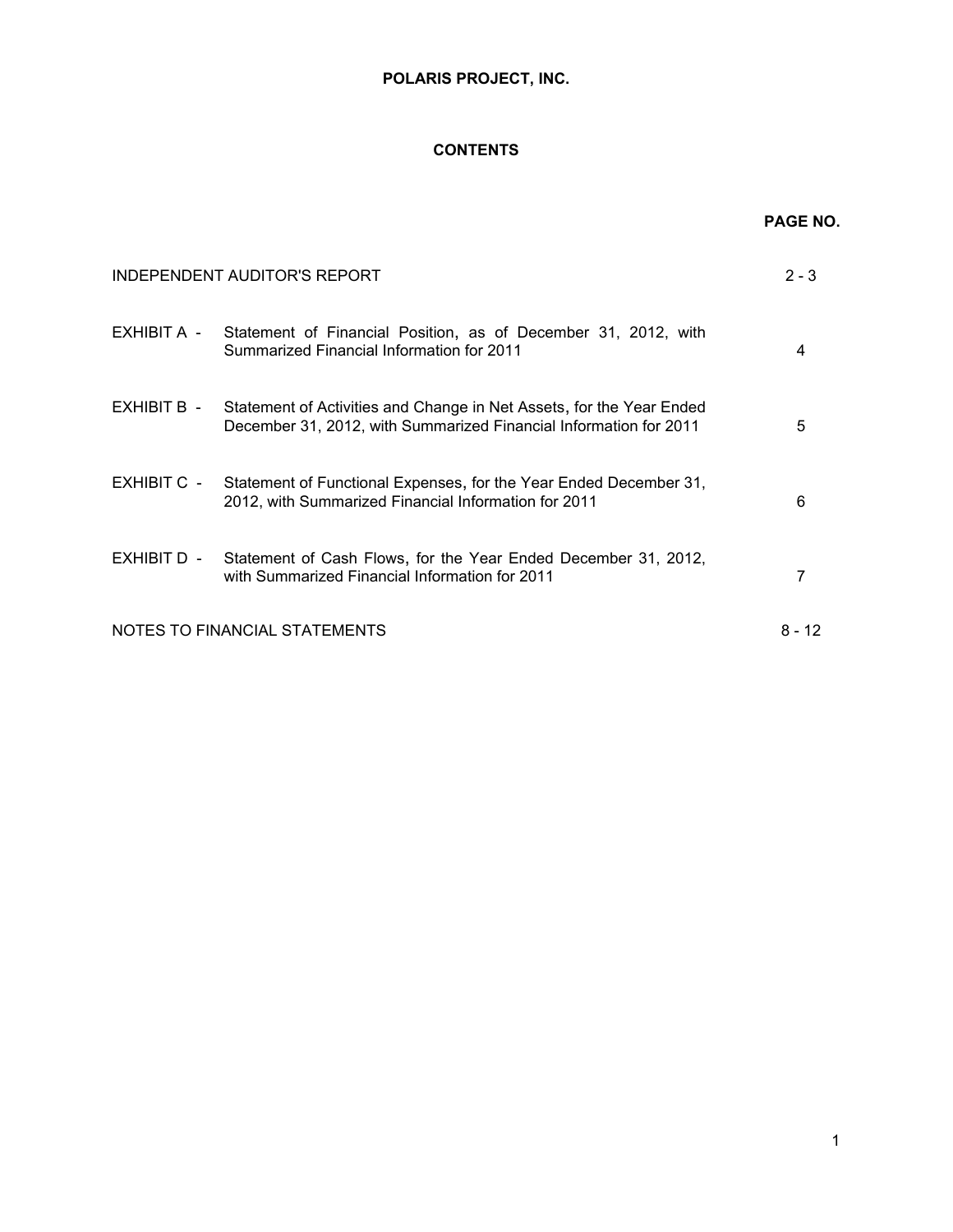

# **INDEPENDENT AUDITOR'S REPORT**

To the Board of Directors Polaris Project, Inc. Washington, D.C.

We have audited the accompanying financial statements of Polaris Project, Inc. which comprise the statement of financial position as of December 31, 2012, and the related statements of activities and change in net assets, functional expenses and cash flows for the year then ended, and the related notes to the financial statements.

### **Management's Responsibility for the Financial Statements**

Management is responsible for the preparation and fair presentation of these financial statements in accordance with accounting principles generally accepted in the United States of America; this includes the design, implementation and maintenance of internal control relevant to the preparation and fair presentation of financial statements that are free from material misstatement, whether due to fraud or error.

# **Auditor's Responsibility**

Our responsibility is to express an opinion on these financial statements based on our audit. We conducted our audit in accordance with auditing standards generally accepted in the United States of America and the standards applicable to financial audits contained in *Government Auditing Standards*, issued by the Comptroller General of the United States. Those standards require that we plan and perform the audit to obtain reasonable assurance about whether the financial statements are free from material misstatement.

An audit involves performing procedures to obtain audit evidence about the amounts and disclosures in the financial statements. The procedures selected depend on the auditor's judgment, including the assessment of the risks of material misstatement of the financial statements, whether due to fraud or error. In making those risk assessments, the auditor considers internal control relevant to the entity's preparation and fair presentation of the financial statements in order to design audit procedures that are appropriate in the circumstances, but not for the purpose of expressing an opinion on the effectiveness of the entity's internal control. Accordingly, we express no such opinion. An audit also includes evaluating the appropriateness of accounting policies used and the reasonableness of significant accounting estimates made by management, as well as evaluating the overall presentation of the financial statements.

We believe that the audit evidence we have obtained is sufficient and appropriate to provide a basis for our audit opinion.

> **4550 MONTGOMERY AVENUE · SUITE 650 NORTH · BETHESDA, MARYLAND 20814 (301) 951-9090 · FAX (301) 951-3570 · WWW.GRFCPA.COM \_\_\_\_\_\_\_\_\_\_\_\_\_\_\_\_\_\_\_\_\_\_\_\_\_\_\_**

**MEMBER OF CPAMERICA INTERNATIONAL, AN AFFILIATE OF HORWATH INTERNATIONAL** MEMBER OF THE AMERICAN INSTITUTE OF CERTIFIED PUBLIC ACCOUNTANTS' PRIVATE COMPANIES PRACTICE SECTION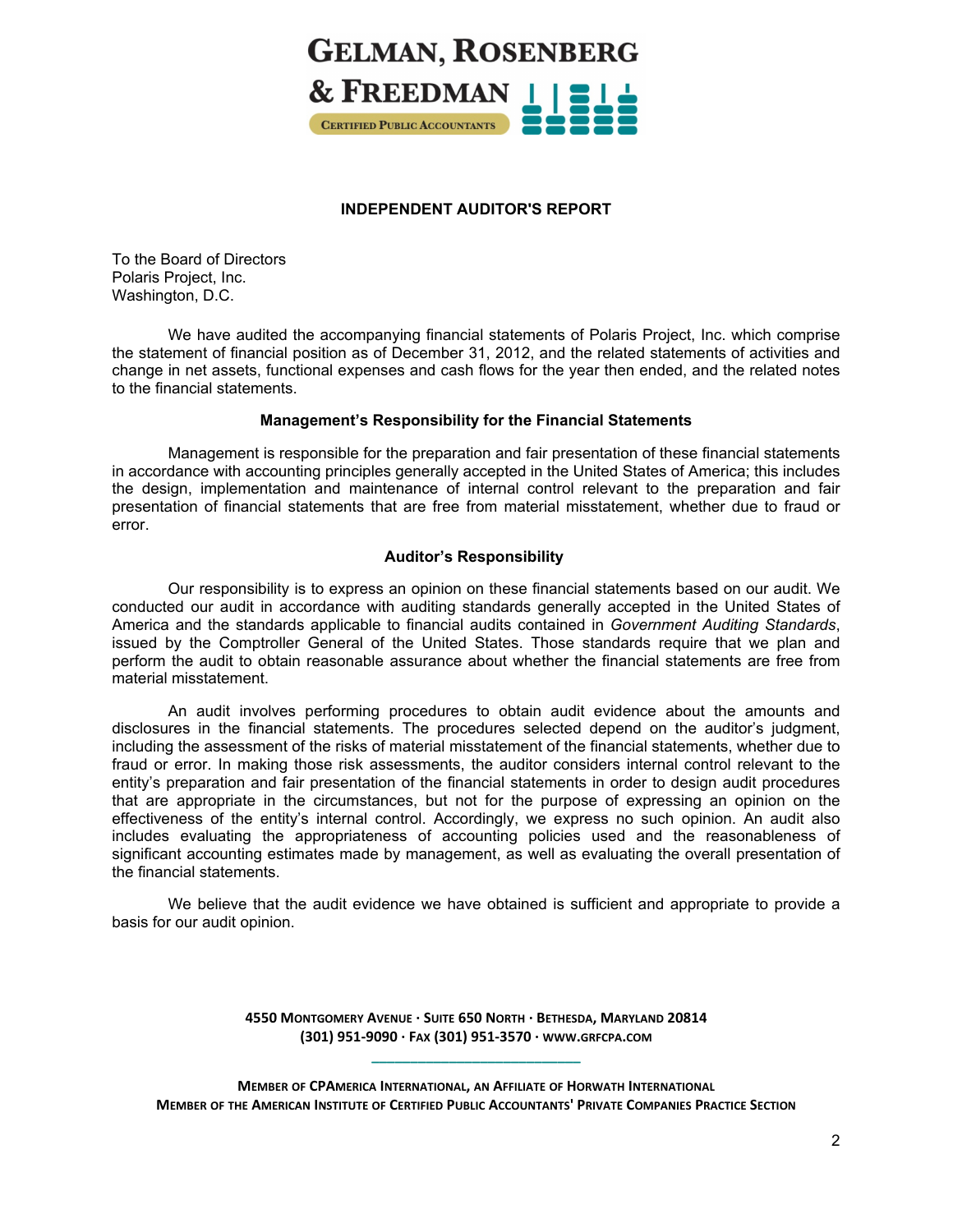#### **Opinion**

In our opinion, the financial statements referred to above present fairly, in all material respects, the financial position of Polaris Project, Inc. as of December 31, 2012, and the change in its net assets and its cash flows for the year then ended in accordance with accounting principles generally accepted in the United States of America.

#### **Report on Summarized Comparative Information**

We have previously audited Polaris Project, Inc.'s 2011 financial statements, and we expressed an unmodified audit opinion on those audited financial statements in our report dated July 11, 2012. In our opinion, the summarized comparative information presented herein as of and for the year ended December 31, 2011, is consistent, in all material respects, with the audited financial statements from which it has been derived.

Gelman Koreaberg & Freedman

Bethesda, Maryland August 26, 2013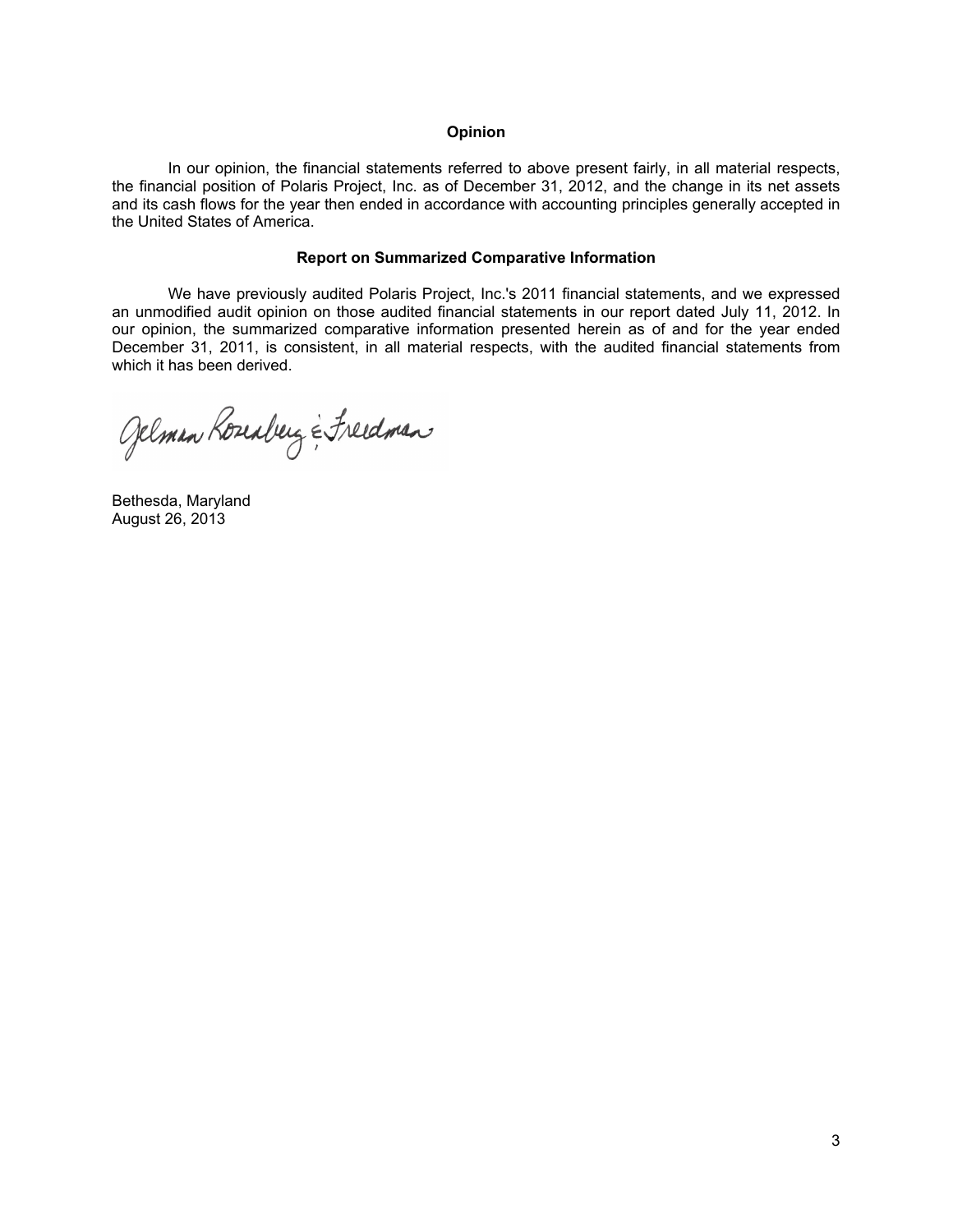# **STATEMENT OF FINANCIAL POSITION AS OF DECEMBER 31, 2012 WITH SUMMARIZED FINANCIAL INFORMATION FOR 2011**

# **ASSETS**

|                                                                                                                   | 2012                                            | 2011                                            |
|-------------------------------------------------------------------------------------------------------------------|-------------------------------------------------|-------------------------------------------------|
| <b>CURRENT ASSETS</b>                                                                                             |                                                 |                                                 |
| Cash and cash equivalents<br>Grants receivable, current portion (Note 2)<br>Other receivables<br>Prepaid expenses | \$<br>3,932,429<br>478,350<br>85,986<br>159,680 | \$<br>1,465,967<br>359,706<br>208,795<br>86,606 |
| Total current assets                                                                                              | 4,656,445                                       | 2,121,074                                       |
| <b>PROPERTY AND EQUIPMENT</b>                                                                                     |                                                 |                                                 |
| Furniture and equipment<br>Vehicles                                                                               | 102,636<br>19,781                               | 87,294<br>19,781                                |
| Less: Accumulated depreciation                                                                                    | 122,417<br>(42, 132)                            | 107,075<br>(41, 888)                            |
| Net property and equipment                                                                                        | 80,285                                          | 65,187                                          |
| <b>NONCURRENT ASSETS</b>                                                                                          |                                                 |                                                 |
| Grants receivable, net of current portion (Note 2)<br>Deposits                                                    | 200,000<br>158,720                              | 24,505                                          |
| <b>Total noncurrent assets</b>                                                                                    | 358,720                                         | 24,505                                          |
| <b>TOTAL ASSETS</b>                                                                                               | \$ 5,095,450                                    | \$ 2,210,766                                    |
| <b>LIABILITIES AND NET ASSETS</b>                                                                                 |                                                 |                                                 |
| <b>CURRENT LIABILITIES</b>                                                                                        |                                                 |                                                 |
| Accounts payable<br>Accrued wages and benefits                                                                    | \$<br>59,628<br>125,240                         | \$<br>44,646<br>101,046                         |
| <b>Total current liabilities</b>                                                                                  | 184,868                                         | 145,692                                         |
| <b>NET ASSETS</b>                                                                                                 |                                                 |                                                 |
| Unrestricted<br>Temporarily restricted (Note 3)                                                                   | 946,300<br>3,964,282                            | 783,619<br>1,281,455                            |
| Total net assets                                                                                                  | <u>4,910,582</u>                                | 2,065,074                                       |
| TOTAL LIABILITIES AND NET ASSETS                                                                                  | \$<br>5,095,450                                 | \$ 2,210,766                                    |

See accompanying notes to financial statements. 4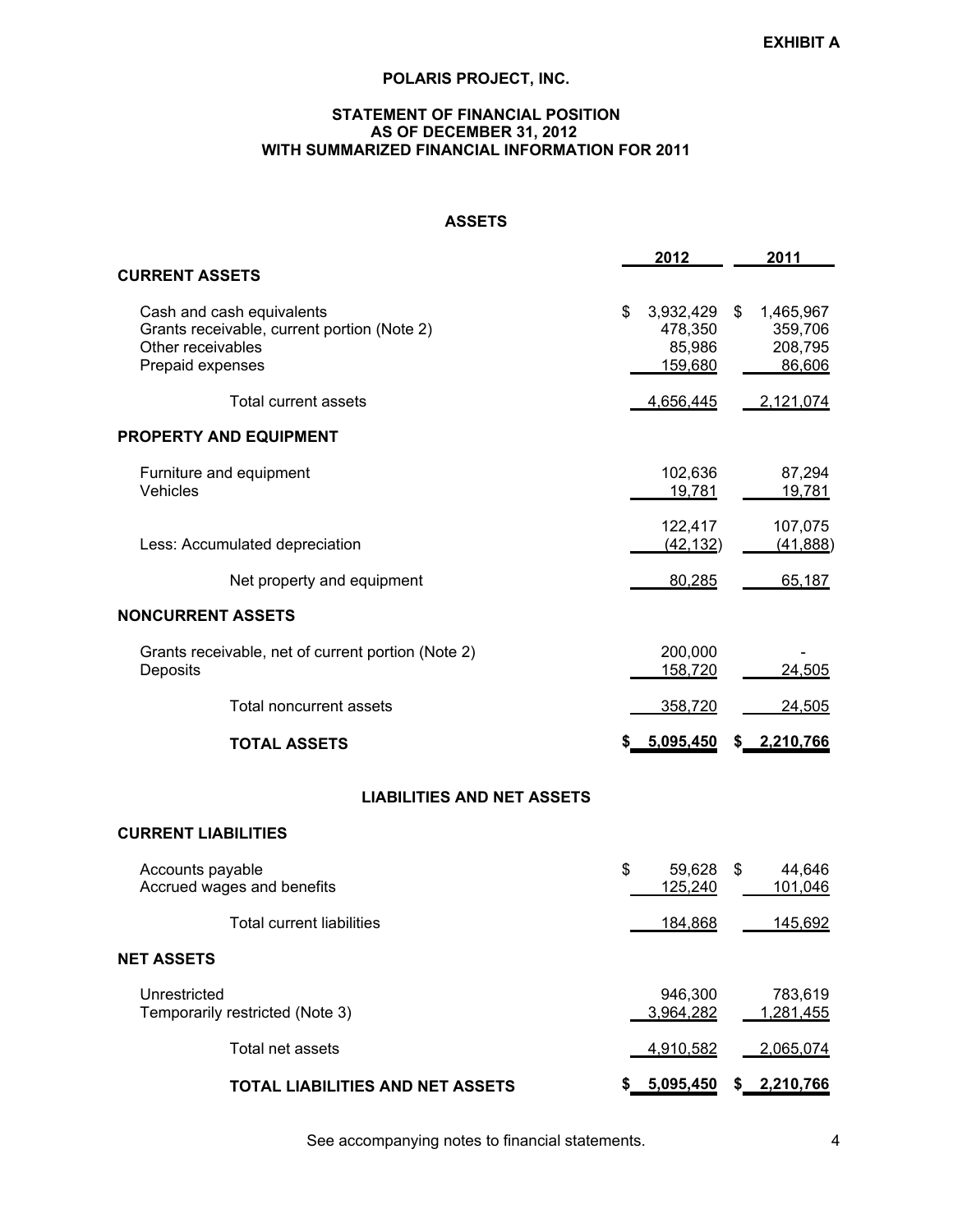# **STATEMENT OF ACTIVITIES AND CHANGE IN NET ASSETS FOR THE YEAR ENDED DECEMBER 31, 2012 WITH SUMMARIZED FINANCIAL INFORMATION FOR 2011**

|                                                                                                                                          |                                                  | 2012                                    |                                                  | 2011                                             |
|------------------------------------------------------------------------------------------------------------------------------------------|--------------------------------------------------|-----------------------------------------|--------------------------------------------------|--------------------------------------------------|
|                                                                                                                                          | <b>Unrestricted</b>                              | <b>Temporarily</b><br><b>Restricted</b> | <b>Total</b>                                     | <b>Total</b>                                     |
| <b>SUPPORT AND REVENUE</b>                                                                                                               |                                                  |                                         |                                                  |                                                  |
| Contributions and grants (Note 7)<br>In-kind contributions (Note 4)<br>Training<br>Honoraria and other<br>Net assets released from donor | 2,753,847<br>\$<br>3,695,054<br>57,500<br>26,325 | 3,685,404<br>\$                         | 6,439,251<br>\$<br>3,695,054<br>57,500<br>26,325 | 3,202,897<br>\$<br>1,003,250<br>67,550<br>66,462 |
| restrictions (Note 3)                                                                                                                    | 1,002,577                                        | (1,002,577)                             |                                                  |                                                  |
| Total support and<br>revenue                                                                                                             | 7,535,303                                        | 2,682,827                               | 10,218,130                                       | 4,340,159                                        |
| <b>EXPENSES</b>                                                                                                                          |                                                  |                                         |                                                  |                                                  |
| <b>Program Services</b><br><b>General and Administrative</b><br>Fundraising                                                              | 6,623,224<br>380,977<br>368,421                  |                                         | 6,623,224<br>380,977<br>368,421                  | 3,178,825<br>547,749<br>281,592                  |
| Total expenses                                                                                                                           | 7,372,622                                        |                                         | 7,372,622                                        | 4,008,166                                        |
| Change in net assets before other item                                                                                                   | 162,681                                          | 2,682,827                               | 2,845,508                                        | 331,993                                          |
| <b>OTHER ITEM</b>                                                                                                                        |                                                  |                                         |                                                  |                                                  |
| Japan activity                                                                                                                           |                                                  |                                         |                                                  | (123, 429)                                       |
| Change in net assets                                                                                                                     | 162,681                                          | 2,682,827                               | 2,845,508                                        | 208,564                                          |
| Net assets at beginning of year                                                                                                          | 783,619                                          | 1,281,455                               | 2,065,074                                        | <u>1,856,510</u>                                 |
| <b>NET ASSETS AT END OF YEAR</b>                                                                                                         | 946,300                                          | 3,964,282<br>S                          | 4,910,582<br>S                                   | 2,065,074<br>S                                   |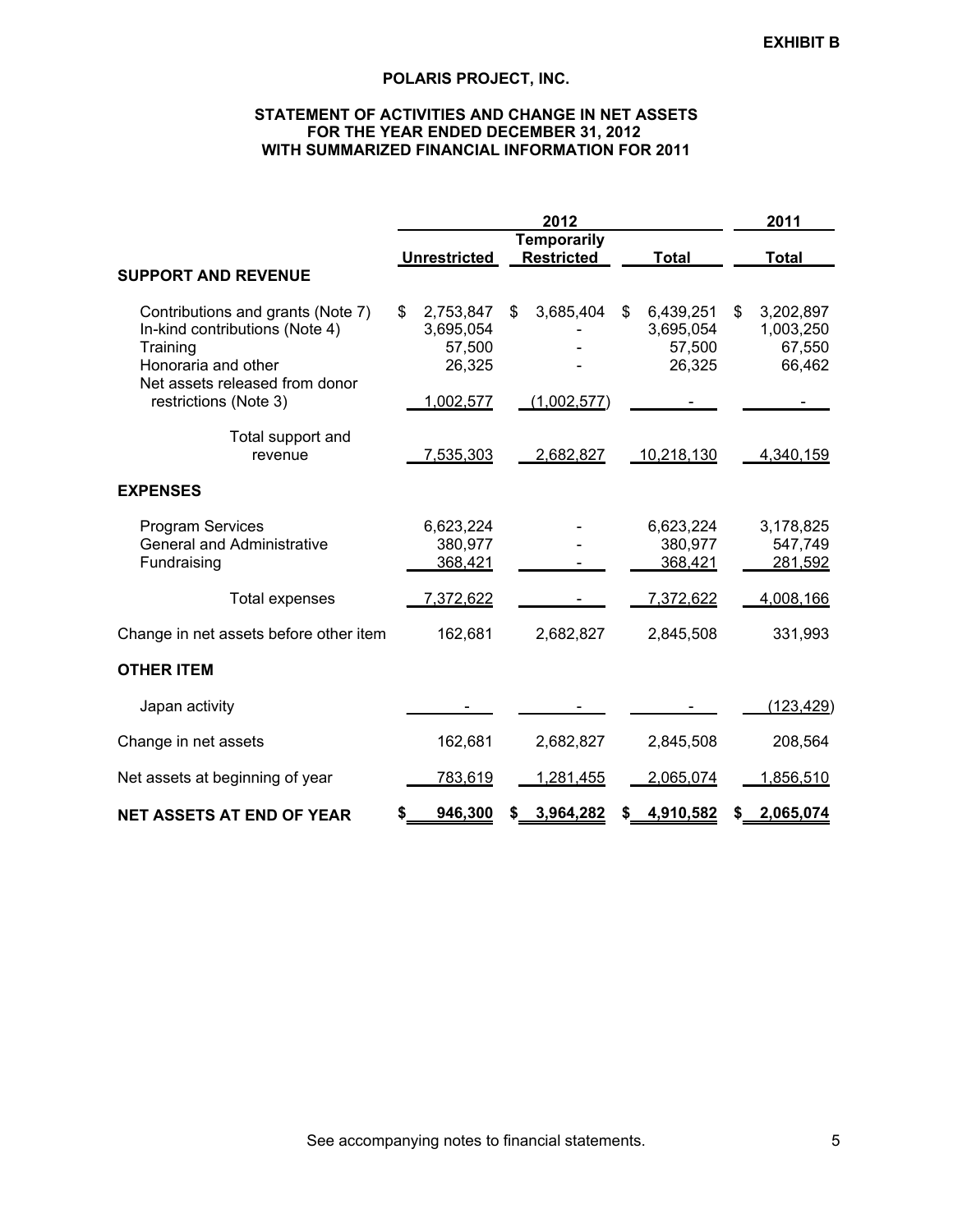# **STATEMENT OF FUNCTIONAL EXPENSES FOR THE YEAR ENDED DECEMBER 31, 2012 WITH SUMMARIZED FINANCIAL INFORMATION FOR 2011**

|                                                | 2012                          |                        |                         |                            | 2011                       |
|------------------------------------------------|-------------------------------|------------------------|-------------------------|----------------------------|----------------------------|
|                                                | Program<br><b>General and</b> |                        |                         | <b>Total</b>               | Total                      |
|                                                | <b>Services</b>               | Administrative         | <b>Fundraising</b>      | <b>Expenses</b>            | <b>Expenses</b>            |
| Salaries and wages<br>Fringe benefits (Note 6) | 1,928,534<br>\$<br>257,030    | \$<br>82,200<br>58,195 | \$<br>209,763<br>28,529 | 2,220,497<br>\$<br>343,754 | \$<br>1,767,037<br>267,848 |
| Facilities and equipment                       |                               |                        |                         |                            |                            |
| (Note 5)                                       | 287,189                       | 54,504                 | 33,547                  | 375,240                    | 363,955                    |
| Depreciation and amortization                  | 10,266                        | 5,987                  | 62                      | 16,315                     | 16,902                     |
| Donated technology                             | 923,640                       | 1.775                  |                         | 925,415                    |                            |
| Operating expenses                             | 260,482                       | 21,397                 | 32,624                  | 314,503                    | 266,368                    |
| Insurance                                      | 23,899                        | 3,499                  | 1,422                   | 28,820                     | 24,259                     |
| Travel and meeting expenses                    | 56,209                        | 16,252                 | 899                     | 73,360                     | 77,705                     |
| Contract services                              | 65,291                        |                        |                         | 65,291                     |                            |
| Professional fees (Note 4)                     | 2,729,191                     | 109,288                | 53,893                  | 2,892,372                  | 1,168,031                  |
| Other                                          | 81,493                        | 27,880                 | 7,682                   | 117,055                    | 39,350                     |
| Bad debt                                       |                               |                        |                         |                            | 16,711                     |
| <b>TOTAL</b>                                   | 6,623,224                     | 380,977                | 368,421<br>S            | 7,372,622<br>S             | 4,008,166<br>S             |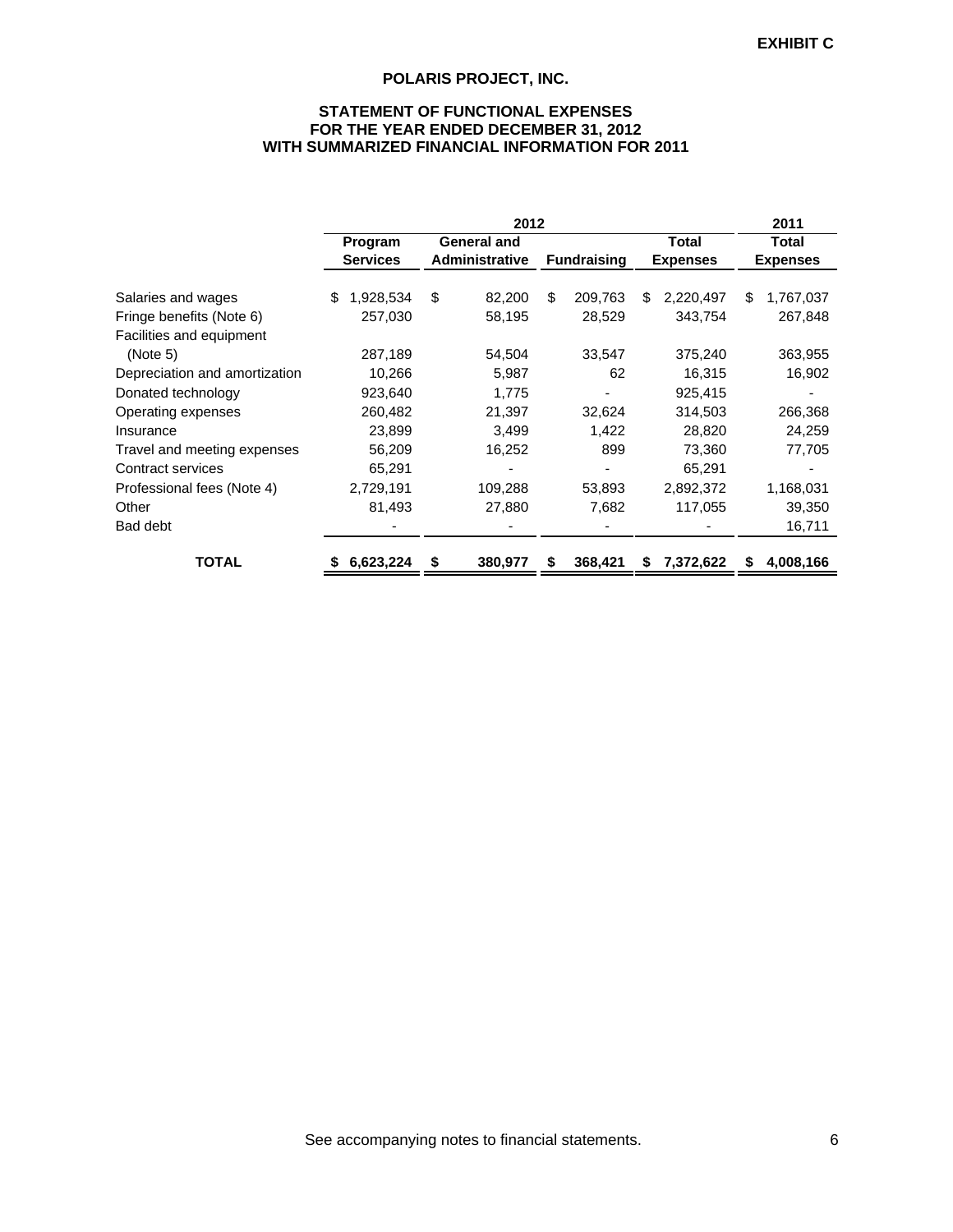# **STATEMENT OF CASH FLOWS FOR THE YEAR ENDED DECEMBER 31, 2012 WITH SUMMARIZED FINANCIAL INFORMATION FOR 2011**

|                                                                                                   |    | 2012                                             | 2011                                         |
|---------------------------------------------------------------------------------------------------|----|--------------------------------------------------|----------------------------------------------|
| <b>CASH FLOWS FROM OPERATING ACTIVITIES</b>                                                       |    |                                                  |                                              |
| Change in net assets                                                                              | \$ | 2,845,508                                        | \$<br>208,564                                |
| Adjustments to reconcile change in net assets to<br>net cash provided by operating activities:    |    |                                                  |                                              |
| Depreciation<br>Loss on disposal of furniture and equipment<br>Bad debt expense                   |    | 16,315<br>3,957                                  | 16,902<br>16,711                             |
| (Increase) decrease in:<br>Grants receivable<br>Other receivables<br>Prepaid expenses<br>Deposits |    | (318, 644)<br>122,809<br>(73, 074)<br>(134, 215) | 210,540<br>(180, 610)<br>(63, 633)<br>14,095 |
| Increase (decrease) in:<br>Accounts payable<br>Accrued wages and benefits                         |    | 14,982<br>24,194                                 | 19,774<br>(11, 732)                          |
| Net cash provided by operating activities                                                         |    | 2,501,832                                        | 230,611                                      |
| <b>CASH FLOWS FROM INVESTING ACTIVITIES</b>                                                       |    |                                                  |                                              |
| Purchase of furniture and equipment                                                               |    | (35, 370)                                        | (29,903)                                     |
| Net cash used by investing activities                                                             |    | (35, 370)                                        | (29, 903)                                    |
| Net increase in cash and cash equivalents                                                         |    | 2,466,462                                        | 200,708                                      |
| Cash and cash equivalents at beginning of year                                                    |    | 1,465,967                                        | 1,265,259                                    |
| <b>CASH AND CASH EQUIVALENTS AT END OF YEAR</b>                                                   | S. | 3,932,429                                        | \$<br>1,465,967                              |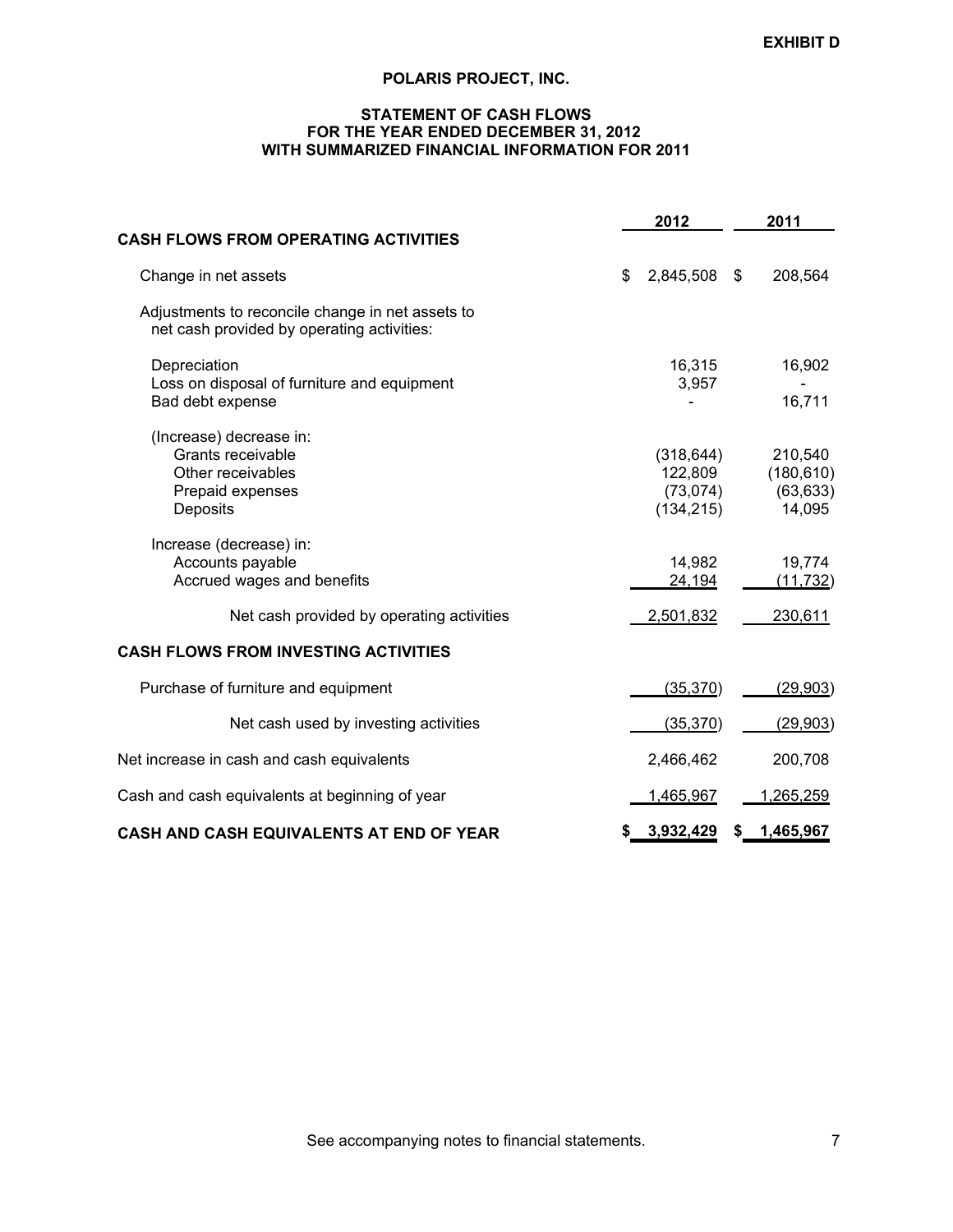#### **NOTES TO FINANCIAL STATEMENTS DECEMBER 31, 2012**

# **1. SUMMARY OF SIGNIFICANT ACCOUNTING POLICIES AND GENERAL INFORMATION**

#### Organization -

Polaris Project, Inc. is a non-profit organization, incorporated in the State of Rhode Island in 2002. The organization is committed to combating human trafficking and modern-day slavery. Polaris Project, Inc. has offices in Washington, D.C. and New Jersey. The organization combines direct intervention, survivor support, policy advocacy, and movement building into a comprehensive approach to combat human trafficking.

Basis of presentation -

The accompanying financial statements are presented on the accrual basis of accounting, and in accordance with FASB ASC 958, *Not-for-Profit Entities*.

The financial statements include certain prior year summarized comparative information in total but not by net asset class. Such information does not include sufficient detail to constitute a presentation in conformity with generally accepted accounting principles. Accordingly, such information should be read in conjunction with Polaris Project, Inc.'s financial statements for the year ended December 31, 2011, from which the summarized information was derived.

#### Cash and cash equivalents -

Polaris Project, Inc. considers all cash and other highly liquid investments with initial maturities of three months or less to be cash equivalents.

Through December 31, 2012, the Dodd-Frank Wall Street Reform and Consumer Protection Act ("Dodd-Frank Act") provided temporary unlimited deposit insurance coverage for non-interest bearing transaction accounts at all Federal Deposit Insurance Corporation (FDIC) insured depository institutions (the "Dodd-Frank Deposit Insurance Provision"). Polaris Project, Inc. maintained a portion of its cash balance at a financial institution in a non-interest bearing account; thereby, all of this cash balance was protected by the FDIC under this Act. Beginning January 1, 2013, funds deposited in non-interest bearing accounts will no longer receive unlimited deposit insurance coverage. Bank deposit accounts at one institution will be insured by the FDIC up to a limit of \$250,000. Management believes the risk in these situations to be minimal.

Other receivables -

Other receivables approximate fair value. Management considers all amounts to be fully collectible. Accordingly, an allowance for doubtful accounts has not been established.

Property and equipment -

Property and equipment purchases over \$1,000 are capitalized and stated at cost. Property and equipment are depreciated on a straight-line basis over the estimated useful lives of the related assets, generally six years. The cost of maintenance and repairs is recorded as expenses are incurred.

Income taxes -

Polaris Project, Inc. is exempt from Federal income taxes under Section  $501(c)(3)$  of the Internal Revenue Code. Accordingly, no provision for income taxes has been made in the accompanying financial statements. Polaris Project, Inc. is not a private foundation.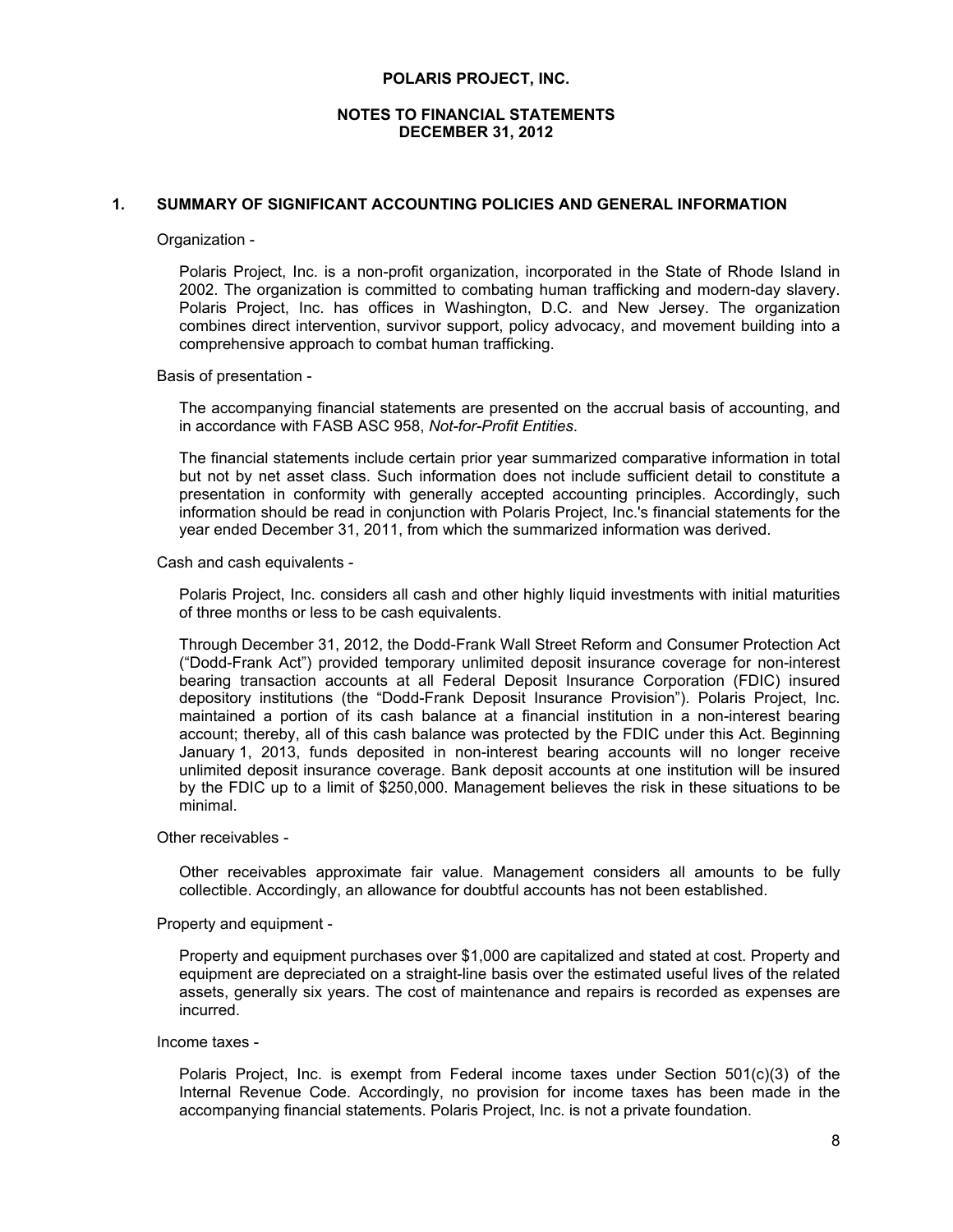#### **NOTES TO FINANCIAL STATEMENTS DECEMBER 31, 2012**

# **1. SUMMARY OF SIGNIFICANT ACCOUNTING POLICIES AND GENERAL INFORMATION (Continued)**

Uncertain tax positions -

For the year ended December 31, 2012, Polaris Project, Inc. has documented its consideration of FASB ASC 740-10, *Income Taxes*, that provides guidance for reporting uncertainty in income taxes and has determined that no material uncertain tax positions qualify for either recognition or disclosure in the financial statements.

The Federal Form 990, *Return of Organization Exempt from Income Tax*, is subject to examination by the Internal Revenue Service, generally for three years after it is filed.

Net asset classification -

The net assets are reported in two self-balancing groups as follows:

- **Unrestricted net assets** include unrestricted revenue and contributions received without donor-imposed restrictions. These net assets are available for the operation of Polaris Project, Inc.
- **Temporarily restricted net assets** include revenue and contributions subject to donorimposed stipulations that will be met by the actions of Polaris Project, Inc. and/or the passage of time. When a restriction expires, temporarily restricted net assets are reclassified to unrestricted net assets and reported in the Statement of Activities and Change in Net Assets as net assets released from restrictions.

Contributions and grants -

Unrestricted and temporarily restricted contributions and grants are recorded as revenue in the year notification is received from the donor. Temporarily restricted contributions and grants are recognized as unrestricted support only to the extent of actual expenses incurred in compliance with the donor-imposed restrictions and satisfaction of time restrictions. Temporarily restricted contributions and grants received in excess of expenses incurred are shown as temporarily restricted net assets in the accompanying financial statements.

Polaris Project, Inc. receives funding under grants and contracts from the the U.S. Government and other donors for direct and indirect program costs. This funding is subject to grant/contract restrictions, which must be met through incurring qualifying expenses for particular programs. Accordingly, such grants are considered exchange transactions and are recorded as unrestricted income to the extent that related expenses are incurred in compliance with the criteria stipulated in the grant agreements.

Grants receivable represents amounts due from funding organizations for reimbursable expenses incurred in accordance with the grant agreements.

In-kind contributions -

In-kind contributions consist of fellowship services, pro-bono legal services and donated supplies and materials. In-kind contributions are recorded at their fair value as of the date the contributions are received.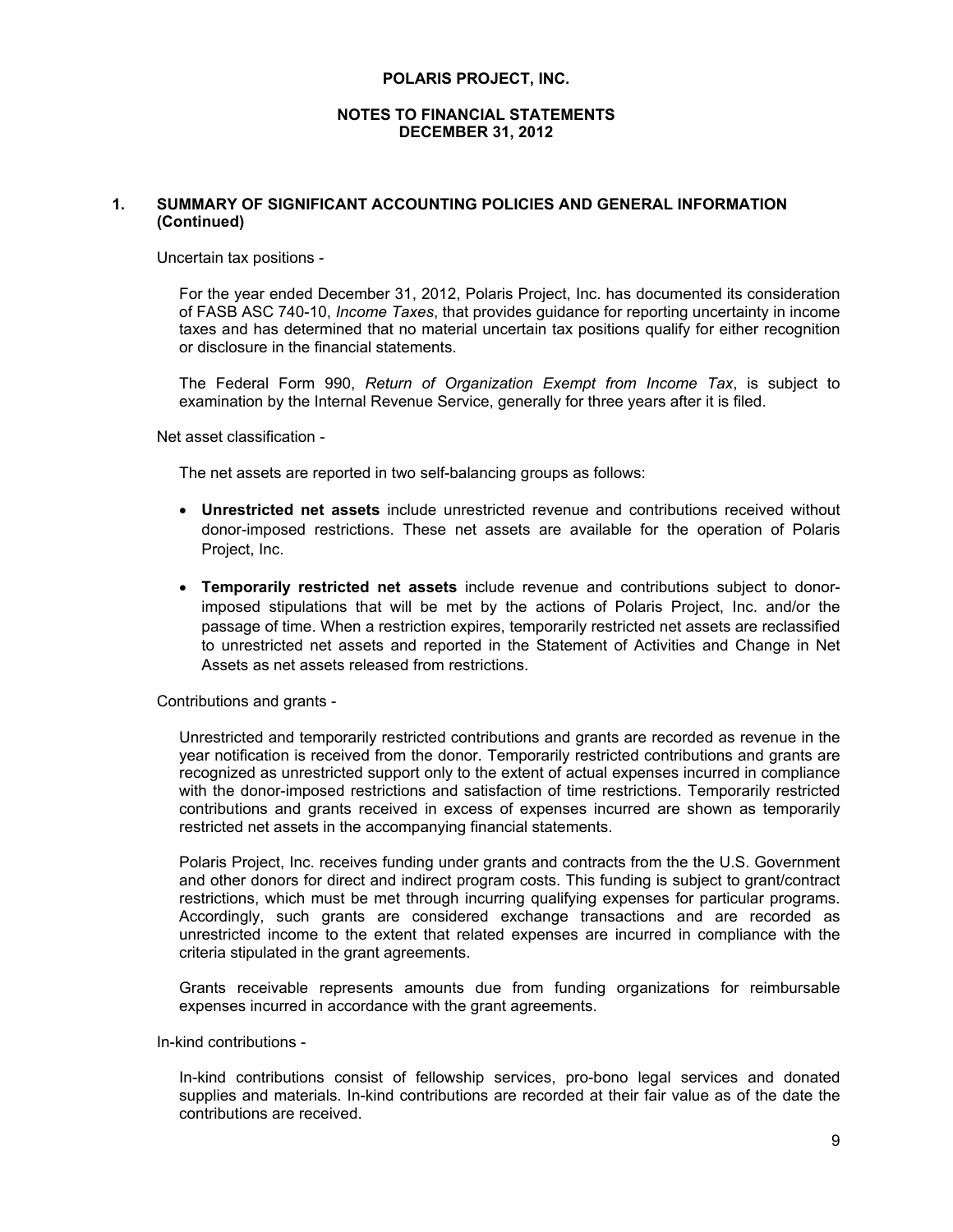#### **NOTES TO FINANCIAL STATEMENTS DECEMBER 31, 2012**

# **1. SUMMARY OF SIGNIFICANT ACCOUNTING POLICIES AND GENERAL INFORMATION (Continued)**

Use of estimates -

The preparation of the financial statements in conformity with accounting principles generally accepted in the United States of America requires management to make estimates and assumptions that affect the reported amounts of assets and liabilities at the date of the financial statements and the reported amounts of revenue and expenses during the reporting period. Accordingly, actual results could differ from those estimates.

Functional allocation of expenses -

The costs of providing the various programs and other activities have been summarized on a functional basis in the Statement of Activities and Change in Net Assets. Accordingly, certain costs have been allocated among the programs and supporting services benefited.

### **2. GRANTS RECEIVABLE**

As of December 31, 2012, contributors to Polaris Project, Inc. have made written promises to give totaling \$678,350. Grants are due as follows at December 31, 2012:

| Less than one year<br>One to five years | \$478,350<br>200,000 |
|-----------------------------------------|----------------------|
| <b>TOTAL GRANTS RECEIVABLE</b>          | 678.350              |

# **3. TEMPORARILY RESTRICTED NET ASSETS**

Temporarily restricted net assets consisted of the following at December 31, 2012:

| New Jersey Client Services                 | S | 32.500      |
|--------------------------------------------|---|-------------|
| D.C. Client Services                       |   | 9.500       |
| National Human Trafficking Resource Center |   | 302,404     |
| Policy                                     |   | 254.167     |
| Global Human Trafficking Hotline Network   |   | 2.500.000   |
| <b>Public Outreach and Communications</b>  |   | 292,378     |
| <b>Time Restricted</b>                     |   | 573,333     |
| TOTAL TEMPORARILY RESTRICTED NET ASSETS    |   | \$3.964.282 |

The following temporarily restricted net assets were released from donor restrictions by incurring expenses (or through the passage of time), which satisfied the restricted purposes specified by the donors:

| New Jersey Client Services                               | S | 30.995      |
|----------------------------------------------------------|---|-------------|
| D.C. Client Services                                     |   | 8.800       |
| National Human Trafficking Resource Center               |   | 161,263     |
| Policy                                                   |   | 168.897     |
| 20,000 Campaign                                          |   | 33,333      |
| <b>Public Outreach and Communications</b>                |   | 99,289      |
| Passage of Time                                          |   | 500,000     |
| <b>TOTAL NET ASSETS RELEASED FROM DONOR RESTRICTIONS</b> |   | \$1,002,577 |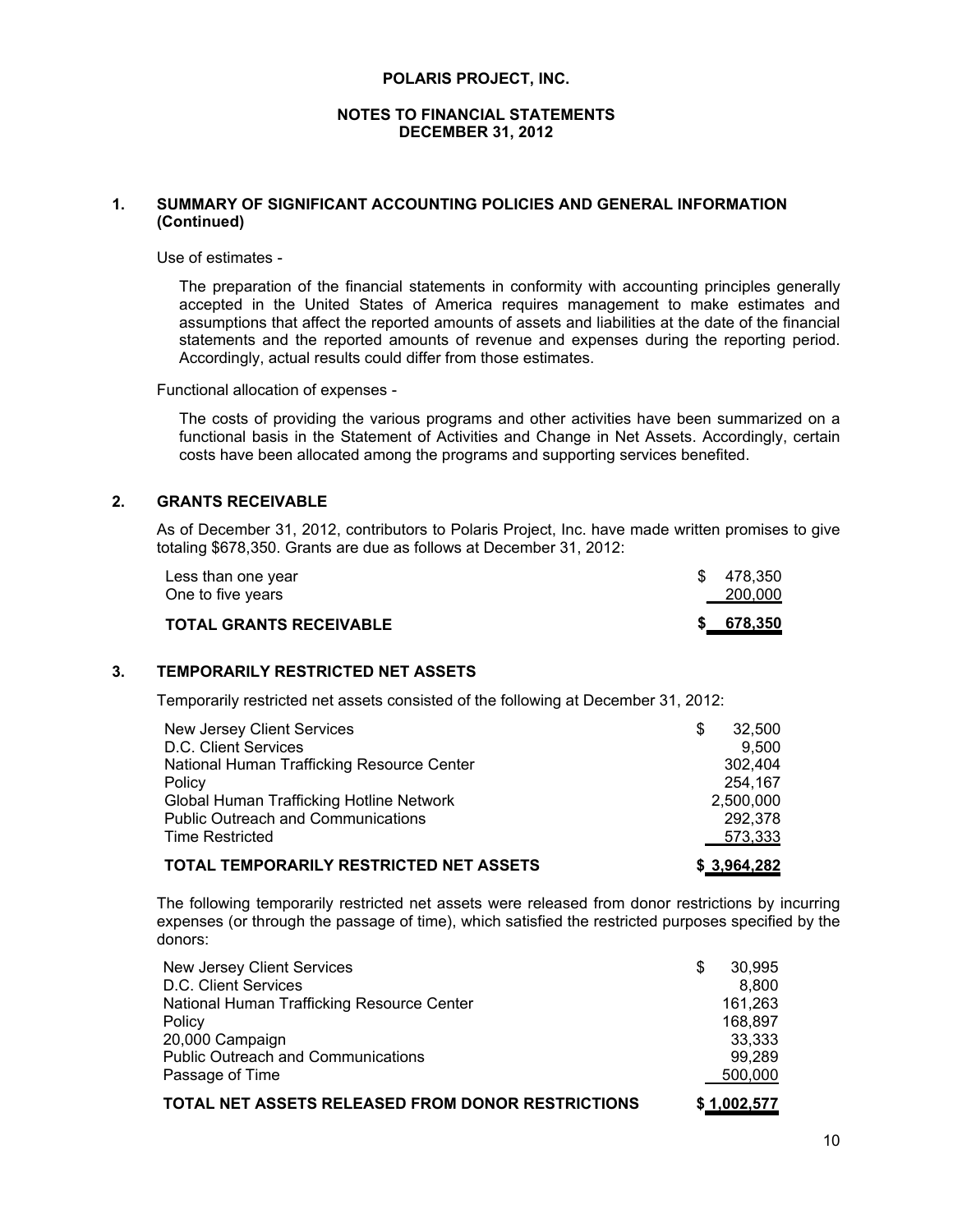#### **NOTES TO FINANCIAL STATEMENTS DECEMBER 31, 2012**

#### **4. IN-KIND CONTRIBUTIONS**

During the year ended December 31, 2012, Polaris Project, Inc. was the beneficiary of donated goods and services, which allow Polaris Project, Inc. to provide greater resources toward various programs. To properly reflect total program expenses, the following in-kind contributions have been included in revenue for the year ended December 31, 2012:

| <b>TOTAL IN-KIND CONTRIBUTIONS</b> | \$3,695,054 |
|------------------------------------|-------------|
| <b>IT</b> services                 | 920.034     |
| Client materials                   | 11.110      |
| Fellowship services                | 490.994     |
| Pro-bono legal services            | \$2,272,916 |

#### **5. LEASE COMMITMENTS**

Polaris Project, Inc. rents office space in Washington, D.C. under three long-term operating lease agreements (in addition to several month-to-month lease agreements). Polaris Project, Inc. also leases office space in New Jersey under an agreement that expires on May 31, 2013 (renewable on a month-to-month basis).

The following is a schedule of the future minimum lease payments:

# **Year Ending December 31,**

|            |   | \$6,670,831 |
|------------|---|-------------|
| Thereafter |   | 4,008,580   |
| 2017       |   | 593,128     |
| 2016       |   | 578,661     |
| 2015       |   | 564,548     |
| 2014       |   | 564,902     |
| 2013       | S | 361,012     |
|            |   |             |

Rent expense (included in facilities and equipment expense in the Statement of Functional Expenses) for the year ended December 31, 2012 was \$320,305.

#### **6. RETIREMENT PLAN**

Polaris Project, Inc. offers a 403(b) retirement plan for all full-time employees. Polaris Project, Inc. does not provide a matching contribution at this time.

### **7. CONTINGENCY**

Polaris Project, Inc. receives grants from various agencies of the United States Government. Such grants are subject to audit under the provisions of OMB Circular A-133. The ultimate determination of amounts received under the United States Government grants is based upon the allowance of costs reported to and accepted by the United States Government as a result of the audit. Audits in accordance with the provisions of OMB Circular A-133 have been completed for all required fiscal years through 2012. Until such audit have been accepted by the United States Government, there exists a contingency to refund any amount received in excess of allowable costs. Management is of the opinion that no material liability will result from such audit.